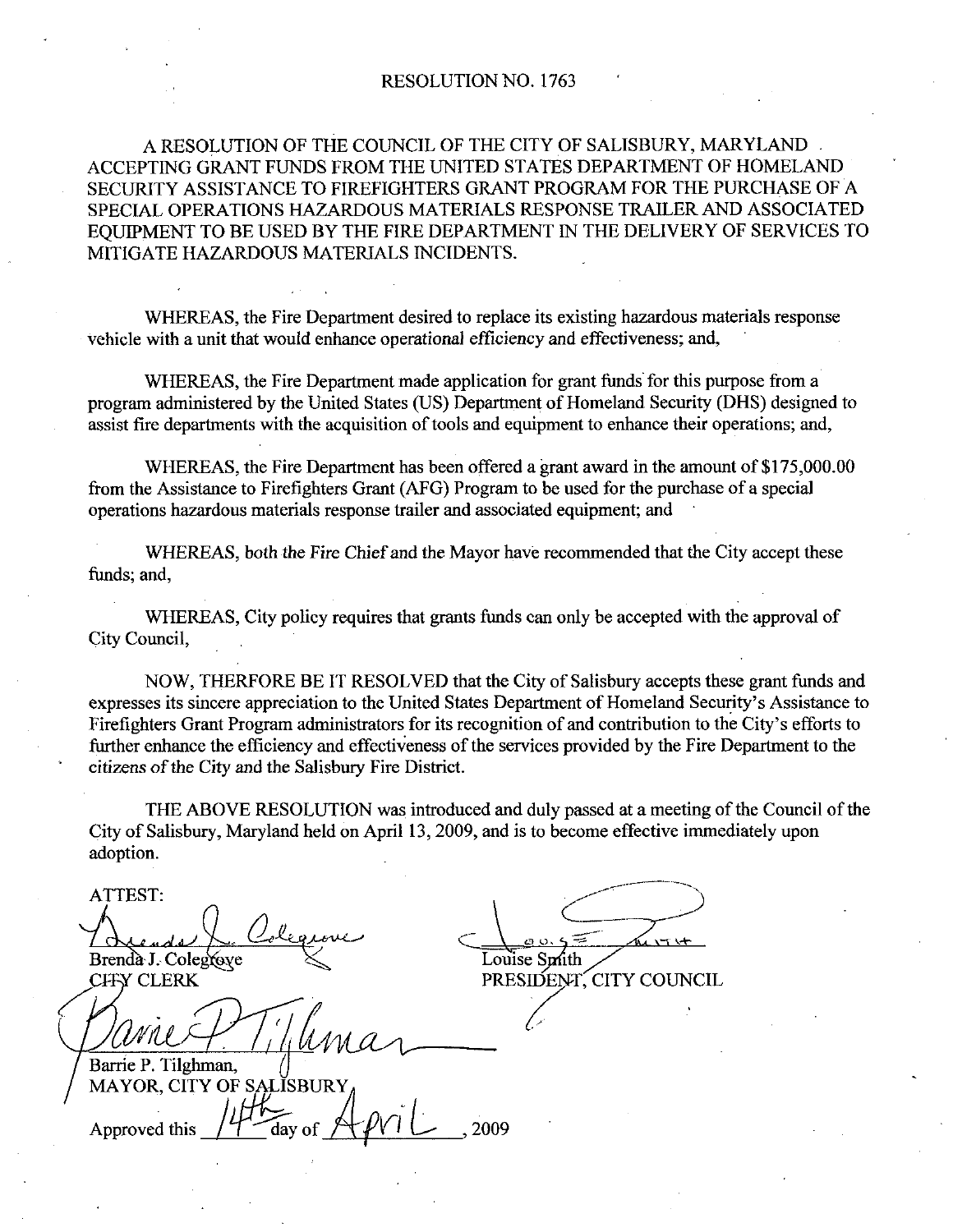# Fire Department

# **City of Salisbury**

To: Mr. John R. Pick, City Administrator

From: David B. See, Chief of the Department

**Subject:** Operating Accounts – Surplus Funds

The FY09 operating accounts listed below are projected to have a surplus fund balance at the end of this **From:** Date: 17 March 2009<br>**From:** David B. See, Chief of the Department<br>**Subject:** Operating Accounts – Surplus Funds<br>**The FY09** operating accounts isted below are projected to have a surplus fund balance at the end of t fiscal year. These funds could potentially be made available to use for purchase of the power unit for the special operations hazardous materials trailer project as mentioned in my previous memo regarding the Assistance to Firefighters Grant program funds. I believe that this surplus has been realized through the fact that we have carried several unanticipated vacancies for an extended period of time (while we conducted re-testing processes).

| and personnel have possibly changed their health insurance coverage plans. |                       |                     |                          |
|----------------------------------------------------------------------------|-----------------------|---------------------|--------------------------|
| <b>Account Description</b>                                                 | <b>Revised Budget</b> | <b>Expended YTD</b> | <b>Projected Surplus</b> |
| 24035-501007/Salary Non-clerical -                                         | $-2,848,542$          | 1.861,515           | 159,687                  |
| 24035-502010 FICA                                                          | 238,773               | 152,885             | 17.939                   |
| 24035-502020 Health Insurance                                              | 544.943               | 326,227             | 73,725                   |

Should you have questions or require additional information please feel free to contact me immediately.

MEMO

Departmental

Date: 17 March 2009

cc: File

**cc:** File<br>h:\pick\fy09 projected surplus funds memo 03.17.09.doc

RECEIVED MAR 2 0 2009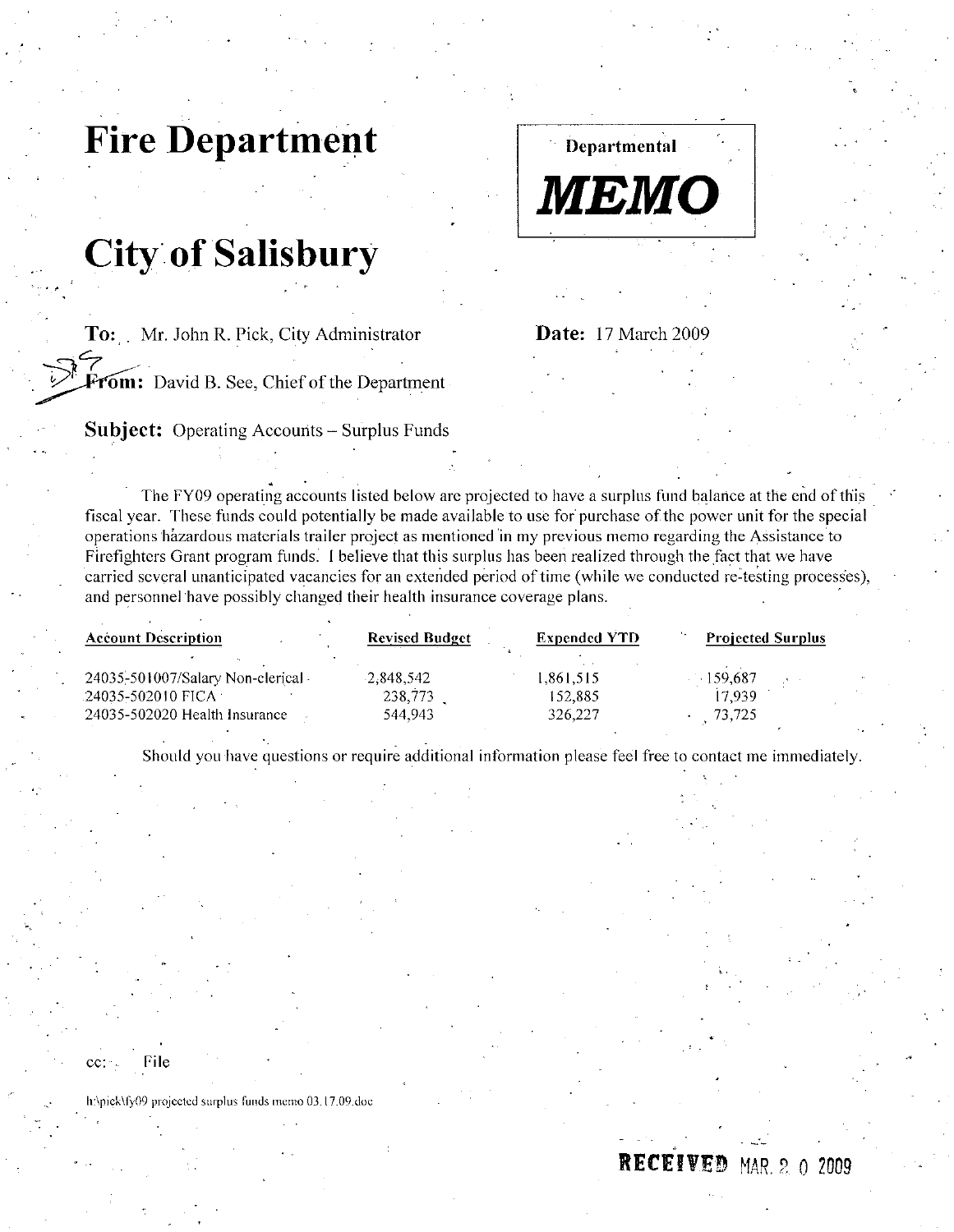### Fire Department

# City of Salisbury

To: Mr. John R. Pick, City Administrator **Date:** 16 March 2009

Departmental

MEMO

From: David B. See, Chief of the Department

**Subject:** Assistance to Firefighters Grant Application

The United States Department of Homeland Security annually funds several grant assistance programs designed to assist fire rescue and emergency medical services deparkments across the country with the acquisition of resources that they are otherwise precluded from purchasing due to budgetary constraints. Departments nationwide compete for these grant funds with the acceptance process beginning with a peer review process. Those grants that are successful at this level aze forwarded on to the state level for review and then on to the federal level for final review and confirmation. These grant programs enable the recipients to augment or add services and achieve or maintain compliance with statutory requirements (NFPA, OSHA, etc.). These programs and items that they are designed to fund are:

> Assistance to Firefighters Grant  $(AFG)$  – tools, equipment, vehicles Fire Prevention and Safety (FPS) – fire and life safe prevention programs Staffing for Adequate Fire and Emergency Response (SAFER) - personnel

The Fire Department has submitted applications for these various grants programs for a number of years. Previous grant applications have been submitted in attempts to secure funds for The Fire Department has submitted applications for these various grants programs for<br>number of years. Previous grant applications have been submitted in attempts to secure funds<br>the purchase of fire apparatus (engine and a individual SCBA face pieces, personal protective equipment (turnout gear), additional first responder personnel, a fire/life safety prevention and education trailer, a technical rescue trailer and related operating and personal protective equipment (PPE) and a hazardous materials response trailer and associated PPE and equipment. Unfortunately we have been unsuccessful in our endeavors to obtain funding through this program.

In <sup>2008</sup> the Department submitted an AFG application requesting funds in the amount of In 2008 the Department submitted an AFG application requesting funds in the amount of<br>\$367,635.00 for the purchase of a forty-two (42) foot fifth wheel Hazardous Materials / Chemical<br>Biological Radiological Nuclear Etiolog Biological Radiological Nuclear Etiologic (HazMat/CBRNE) trailer and associated equipment. Acquisition of this trailer and equipment would enable the Department to replace some of the outdated and high maintenance equipment currently in use and to acquire additional equipment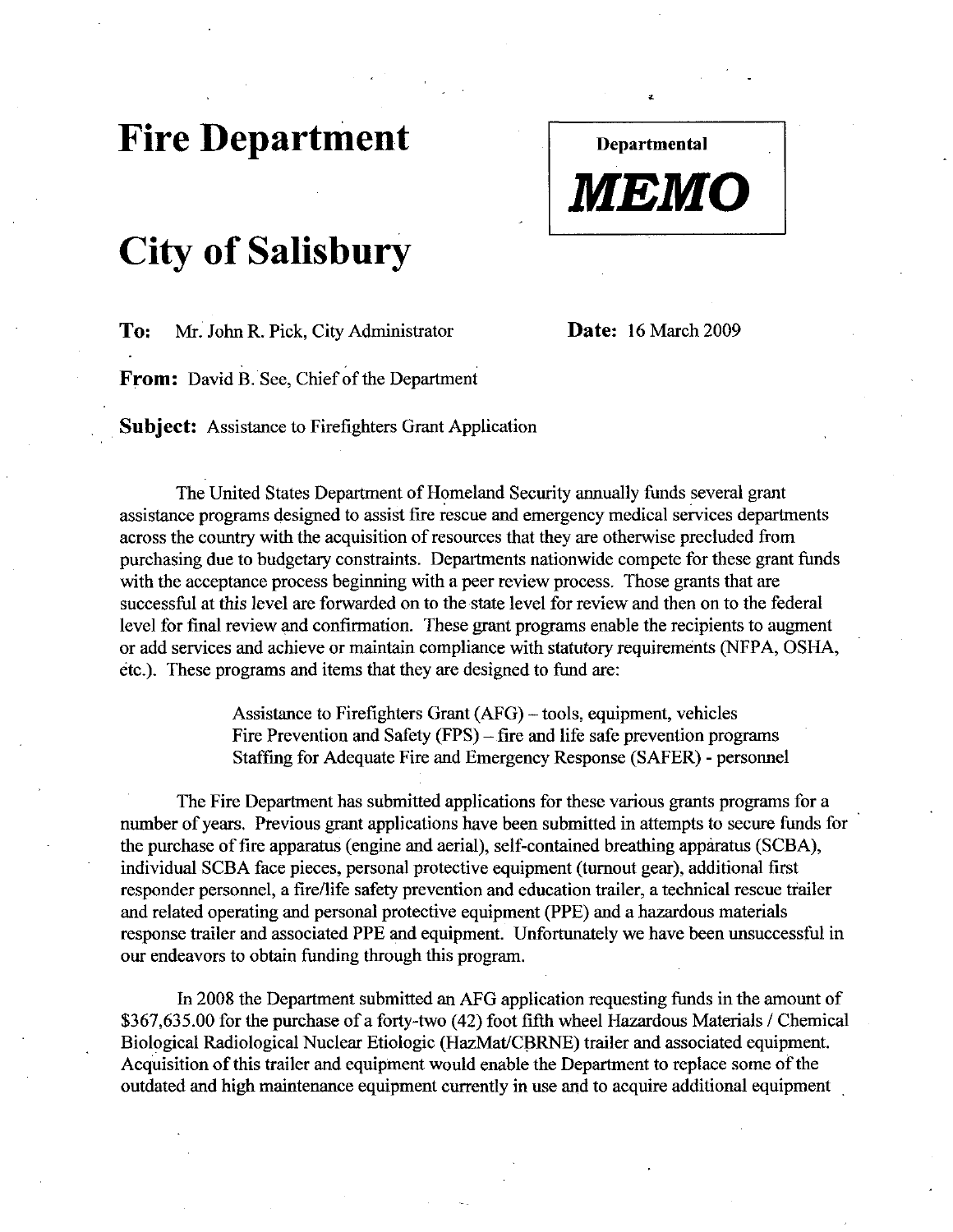for these types of events. It would also enable us to maintain the entire inventory of this equipment on one (1) single vehicle specifically designed for that purpose.

Subsequently Ihave been notified that our grant application has been identified for potential funding in the amount of  $$175,000$  to be used for the purchase of a thirty-five  $(35^{\circ})$  foot fifth wheel special operations trailer and associated equipment as funds will permit. While this is substantially less than the original amount requested I am pleased that it seems that our efforts have quite possibly paid off. I have delayed any acceptance or approval of this offer until I have had an opportunity to further discuss this project with the City Administration and City Council. The grant stipulates that the recipient must provide a ten  $(10)$  per cent match of the funds being had an opportunity to further disc<br>The grant stipulates that the recip<br>offered – in this case \$17,500.00.

A key requirement of this program is that the grant funds are precluded from use for purchasing motorized power units for the trailer  $-$  another key component of the project. Neither the Department nor the City has such a unit that could be dedicated full time to pull this trailer. However, we have determined that a power unit (truck tractor) meeting Department specifications can be purchased for approximately  $$85,000.00$ . The project cost estimate provided below includes funding for a new vehicle.

| <b>AFG Funds</b>                    | \$175,000 |
|-------------------------------------|-----------|
| City Match (10%)                    | 17,500    |
| Power Unit                          | 85,000    |
| <b>Total Estimated Project Cost</b> | \$277,500 |

Note: We are also investigating the availability of an adequate used power unit for this project.

Note: We are also investigating the availability of an adequate used power unit for this project<br>Another issue is the source for funds for the City's ten (10) per cent match and the<br>funding for the motorized vehicle to pul Total Estimated Project Cost \$277,500<br>Note: We are also investigating the availability of an adequate used power unit for this pro<br>Another issue is the source for funds for the City's ten (10) per cent match and the<br>fundin projections, we believe that the Fire Department will have sufficient surplus funding in several operating accounts that could be made available to fund the City's portion of this project. Excess Department's FY09 operating account remaining balances, and based on our study of FY09 projections, we believe that the Fire Department will have sufficient surplus funding in seve operating accounts that could be made ava Another issue is the source for funds for the City's ten (10) per cent match and th<br>funding for the motorized vehicle to pull the trailer. After conducting a thorough review<br>Department's FY09 operating account remaining ba vacancies) could be made available for this purpose.

By accepting this grant funding, and by allocating City funds to complete this project now we will be able to delete Fire Department CIP Project  $# FD-10-02$  Apparatus Replacement -Special Operations Hazardous Materials Unit. The CIP project is anticipated to cost approximately \$450,000 and proposed to be funded using a lease/purchase method. In actuality by moving this project forward now its total cost could be reduced by approximately \$172,500. approximately \$450,000 and proposed to be funded using a lease/purchase method. In actuality<br>by moving this project forward now its total cost could be reduced by approximately \$172,500.<br>Excluding the grant funds the City' approximately \$450,000 and proposed to be funded using a lease/purchase method. In actuality<br>by moving this project forward now its total cost could be reduced by approximately \$172,500.<br>Excluding the grant funds the City' current economic situation nationwide, we are also cognizant of the expectations of our citizens when they demand service from us. We continue to plan in our efforts to meet those expectations effectively and efficiently